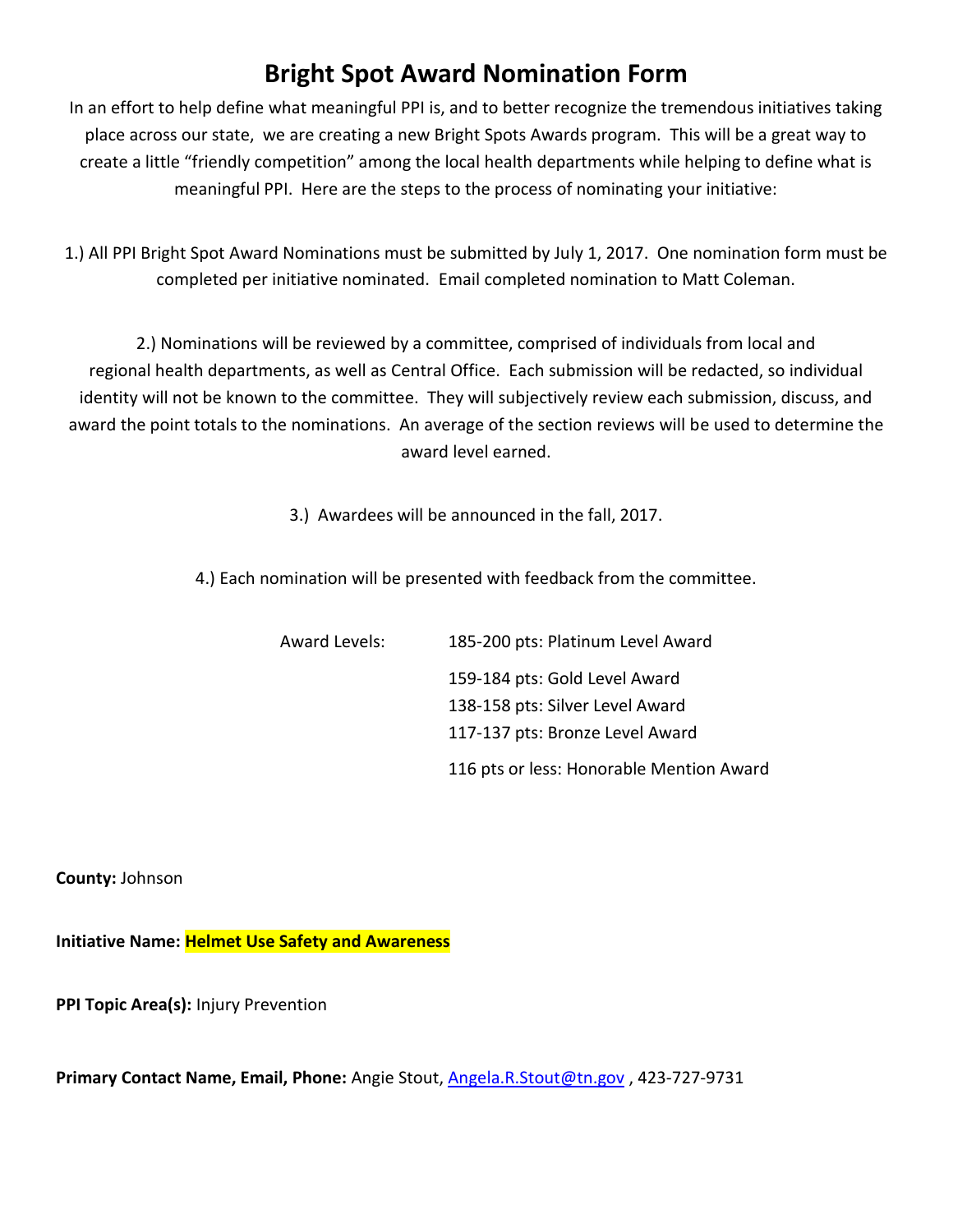#### **Please explain why you think this initiative should be considered for the TDH Bright Spot Awards?**

(150 words max);(10 points available)

The Helmet Use Safety and Awareness program should be considered for the TDH Bright Spot Awards because it is an accessible program that has been developed for kids and it promotes physical activity while imparting safety messages to kids and parents.

This initiative has done a great job explaining to kids the reasons for bicycle safety and normalizing the use of such gear. The initiative seeks to, and has potential for, providing tangible products and incentives to kid and families that will encourage kids to be more physically active. Further, the initiative seeks to expand and bring expertise of health department clinicians outside of the organization's walls to help influence physical and activity along with safety for our youth.

#### **What is the public health problem being addressed and why is it important?**

(300 words max); (10 points available)

"Bicycling remains one of the most popular recreational sports among children in America and is the leading cause of recreational sports injuries treated in emergency departments." (*American Academy of Pediatrics, Vol 108, No 4, October 2001: Committee on Injury and Poison Prevention, 'Bicycle Helmets')*

According to Walk Score® [\(https://www.walkscore.com/bike](https://www.walkscore.com/bike-score-methodology.shtml)-score-methodology.shtml) Mountain City in Johnson County has a Bike Score of 50 ("Bikeable") out of 100, making it a place necessary for the promotion of helmet safety and awareness. The Bike Score measures whether an area is good for biking based on bike lanes and trails, hills, road connectivity, and destinations. Further, Johnson County contains a robust multi-use trail system at Doe Mountain Recreation Area including ATV/OHV (All Terrain Vehicle/Off Highway Vehicle) and mountain biking trails.

## **What are the SMART objective goals and major purposes of this initiative? (SMART objectives are Specific, Measurable, Attainable, Relevant, and Time Bound. Ex: By May 2016, all soft drink machines in Henderson County Schools will be turned off during the school day, per school board policy.)**  (300 words max) (10 points available)

The SMART objective goals and major purpose of this initiative include partnering with community organizations and businesses to engage at least 150 youth in helmet safety and awareness activities. Efforts will be evaluated based on number of lessons completed, number of sites, number of participants, number of materials distributed, and participant feedback via key informant interviews.

This program will strive to improve bicycle helmet safety and awareness among youth by:

- Working with coordinated school health to conduct assessment and collect data pertaining to bicycle, scooter, skateboard, ATV/OHV use and helmet use in targeted grades (if approved).
- Identifying other potential community partners to support and/or sponsor helmet safety activities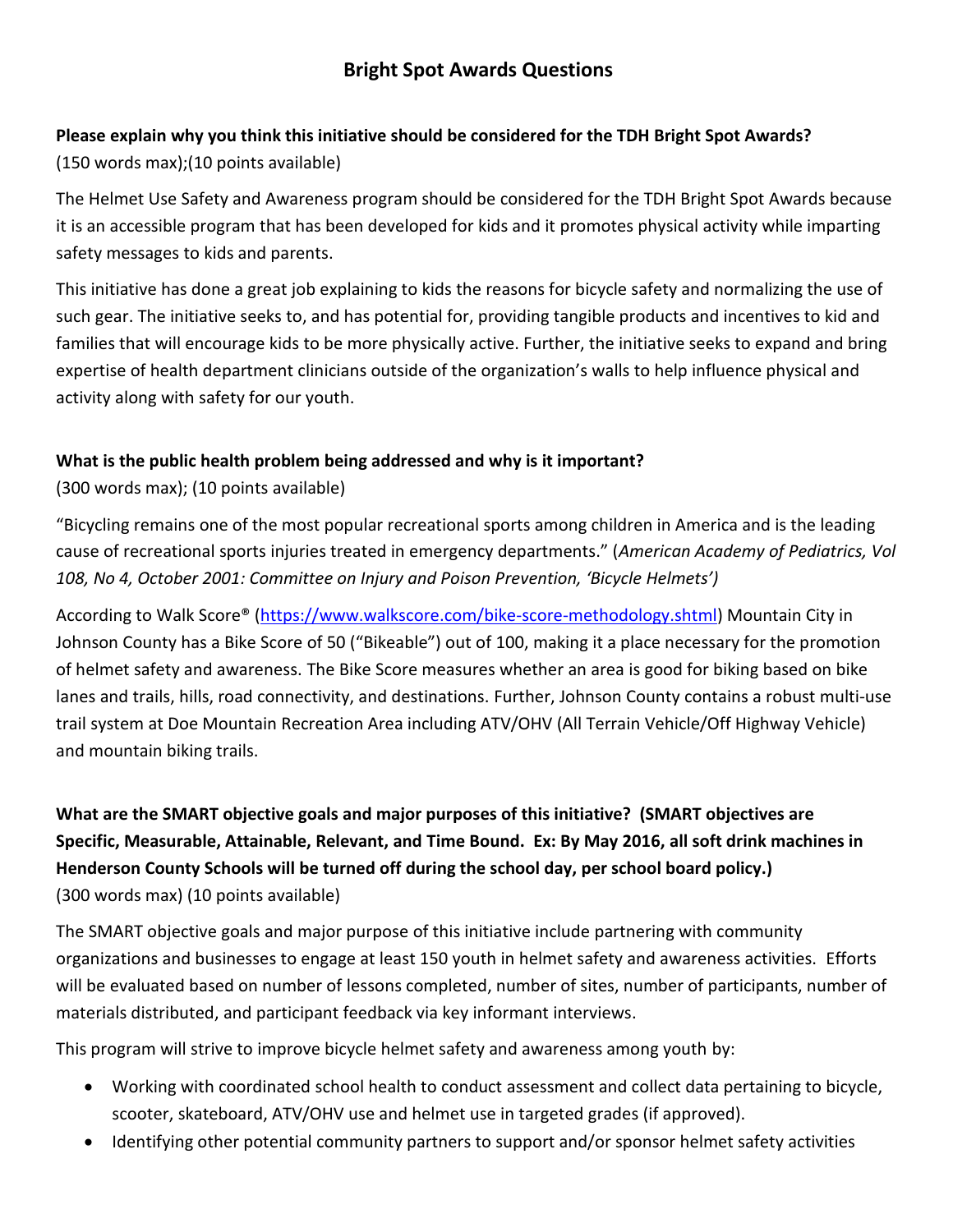related to bicycles and ATV/OHV. Potential partners already identified include Doe Mountain Recreation Area, EMA, Community Center, schools, Ballad Health/Niswonger Children's Hospital, bicycle shops in neighboring counties/states, etc.

- Emphasizing helmet safety message in health department home visiting services and clinic visits as feasible based on existing protocol and programming.
- Arranging a child helmet safety training session for health department staff.
- Developing and implementing a marketing plan for helmet safety messaging.
- Partnering with other community groups to host a bike and/or ATV/OHV safety event.

#### **What is the annual budget and funding source for this initiative? If no funding is available, how have you sustained the initiative?** (150 words max) (5 points available)

The school-based assessment, training session, safety event and message marketing associated with the Helmet Use Safety and Awareness program do not require any funding but will represent collaborative time and effort contributed by partners. A small amount of local health department funds targeted toward PPI (approximately \$700 annually for Johnson County) could be used toward tangible products and incentives, such as helmets and bicycles (as a drawing/door prize) along with matching funds or like donations from other partners.

#### **Have community partners been brought to the table to help with the initiative? What are these partners bringing to the table for the initiative?** (300 words max) (20 points available)

Coordinated school health would be involved with conducting an assessment of bicycle, scooter, skateboard, ATV/OHV use and helmet use in targeted grades (if approved).

Doe Mountain Recreation Area would provide safety activities related to ATV/OHV use.

Johnson City Medical Center (Ballad Health) Injury Prevention Coordinator, Heatherly Sifford, will assist with conducting child helmet safety training for health department staff.

Niswonger Children's Hospital Emergency Department Medical Director conducted a lunch-and-learn and consultation session with health department staff.

Local health department staff have integrated helmet safety messaging into their clinic visits and home visiting services and have assisted with development and marketing of helmet safety messaging.

Girls On The Go after-school program has partnered with local health department staff to conduct a bike safety educational event for participants.

The above partners have also spread the word to other partners about the program.

#### **What is the timing of the initiative? When does planning occur? When is/was the initiative implemented? When is the initiative evaluated?** (250 words max) (5 points available)

The initial planning of the Helmet Use Safety and Awareness program and identification of local partners can be conducted at any time of the year. In Johnson County, planning took place in May 2018 for the July 1, 2018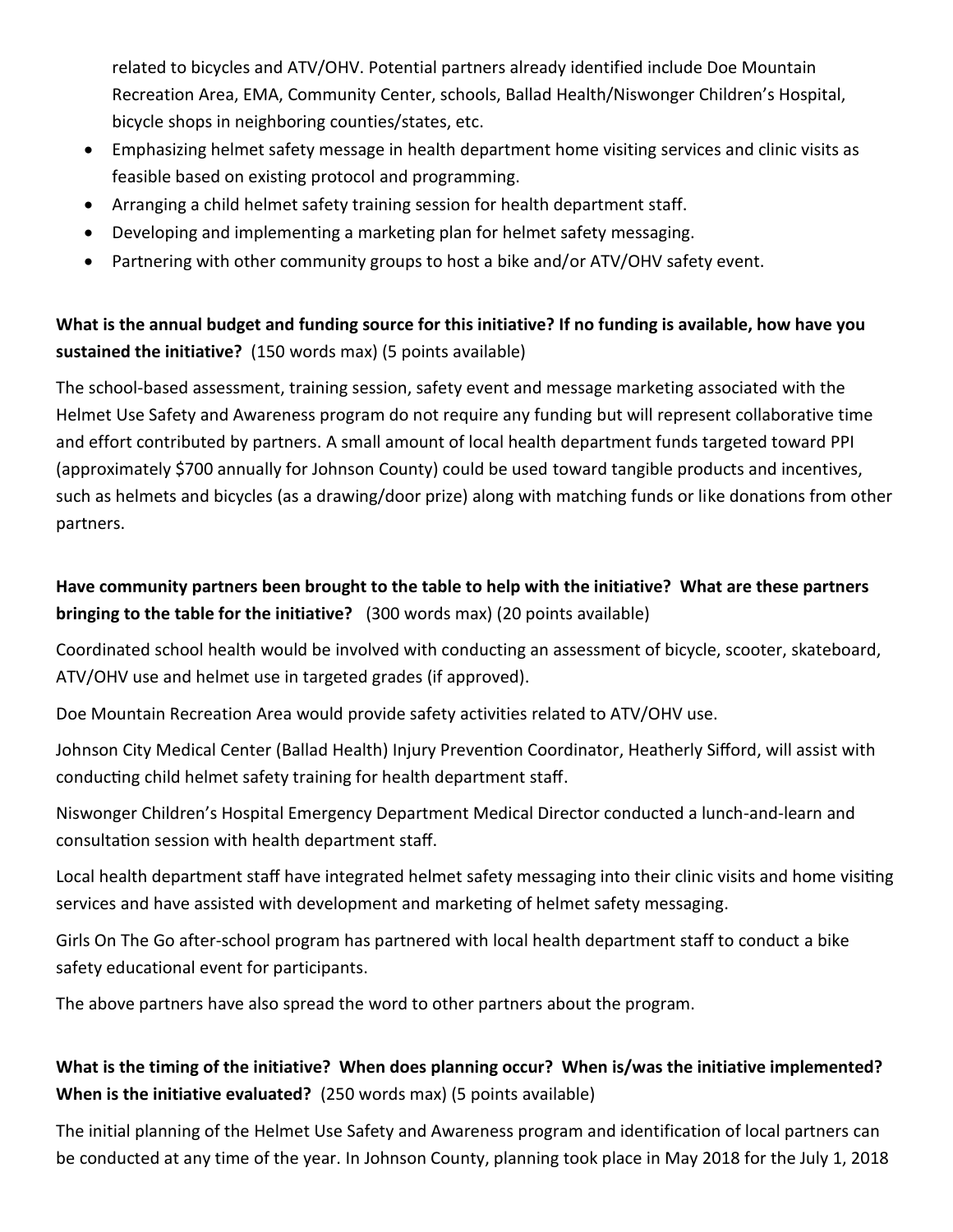through June 20, 2019 period. Planning and partnering took place roughly between June and October 2018 (and ongoing), messaging through health department services was initiate in the fall of 2018, staff training sessions were conducted in July and September of 2018, a youth session was conducted in fall 2018, an additional marketing and event planning will continue through June 2019 and beyond.

## **In what way is this initiative especially innovative? How is this initiative different from programs with a similar intent? Is there a specific idea tested with this approach? Does this work reference relevant literature or relevant studies?** (400 words max) (50 points available) **Does the initiative achieve its stated goals?**

The Helmet Use Safety and Awareness program is innovative in the fact that it combines safety awareness with secondary promotion of Physical Activity, a Big-4 health issue in the region and county. The program is also innovative in expanding and bringing expertise of health department clinicians outside of the organization's walls and into the community to help influence physical and activity along with safety for our youth. Further, the Helmet Use Safety and Awareness program incorporates aspects of Built Environment into clinical and community primary prevention efforts. The Helmet Use Safety and Awareness program is highly replicable.

## **Are the measures clearly listed describing what makes the program effective? Is data provided or referenced that supports the conclusion? What makes this program effective? How is the program evaluated?** (350 words max) (20 points available)

Measures and process evaluation and outcome results thusfar (ongoing program) include:

- $\bullet$  # helmet safety trainings offered to staff  $-2$
- $\bullet$  # participants 6
- # of occurrences of helmet safety messaging in health department clinic visits documented in charts (July 1, 2018 – April 1, 2019) - 51
- # lessons/educational sessions completed to community 1
- $\bullet$  # sites 1
- $\bullet$  # participants 11
- $\bullet$  # materials distributed 11
- Participant feedback via key informant interviews
	- $\circ$  10/11 girls said they ride a bicycle
	- $\circ$  5/10 (50%) wear a helmet
	- $\circ$  Reasons given for not wearing a helmet include: too tight, don't have one, parents don't make me, makes me sweat, I'm careful and won't wreck, I don't go fast, and I don't see the need.
	- o Follow with group will determine if % of those who wear a helmet has increased